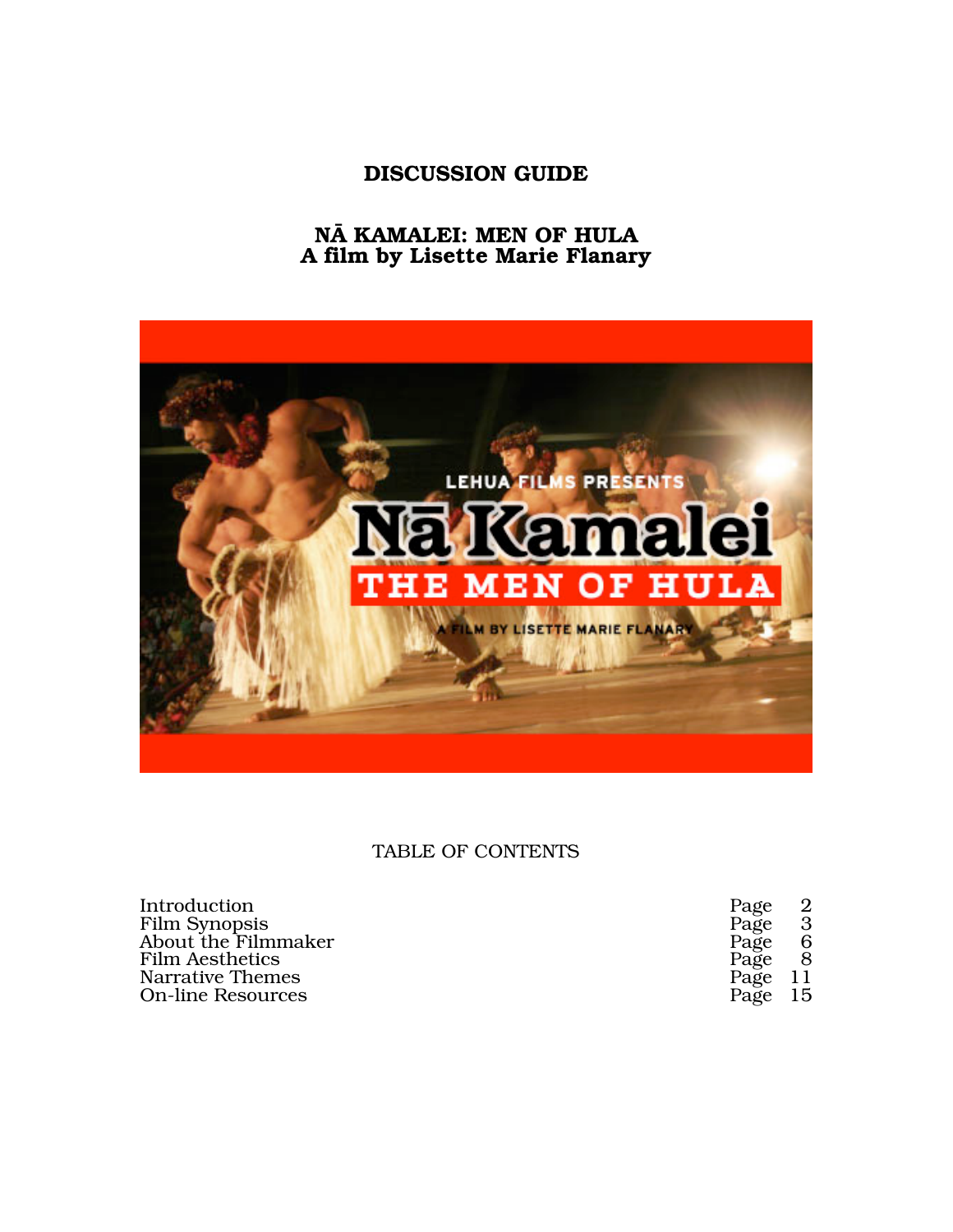## INTRODUCTION

This guide provides information and ideas to assist educators on how to use NÄ KAMALEI: MEN OF HULA to engage in discussion with teenagers and adults on a variety of topics relating to the documentary. The guide approaches the documentary in three ways. First, it provides background information about NÄ KAMALEI and its story. Second, it offers suggestions on how to "watch" and "read" documentaries by discussing film techniques that shape the viewing experience. Third, the guide lists topics and questions to help discuss the documentary's subject matter from a variety of perspectives.

While the goal of the guide is to introduce viewers to the critical issues raised in and by NÄ KAMALEI, it also means to take viewers away from their comfort zone, from what is familiar, to a place that may feel foreign and uncomfortable. This exploration of difference is the defining characteristic and strength of the documentary tradition. Unlike fictional films, documentaries capture the *reality* of other lives and by doing so, viewers are required to find meaning in the similarities and differences between their lives and those seen on screen. As such, documentaries are potent vehicles for expanding our worldview; they ask us to reflect on the cultural values that guide our way. NÄ KAMALEI is an important contribution to this legacy and we hope you will find this guide helpful.

Konrad Ng, Ph.D Guide Author

# Biography

Konrad Ng received his Ph.D from the University of Hawai'i at M\_noa where he also teaches courses in film theory and cultural criticism at the Academy for Creative Media (http://www.hawaii.edu/acm). He facilitates workshops on film curriculum for university educators and has been a museum film curator, film festival programmer and youth worker for at-risk teens.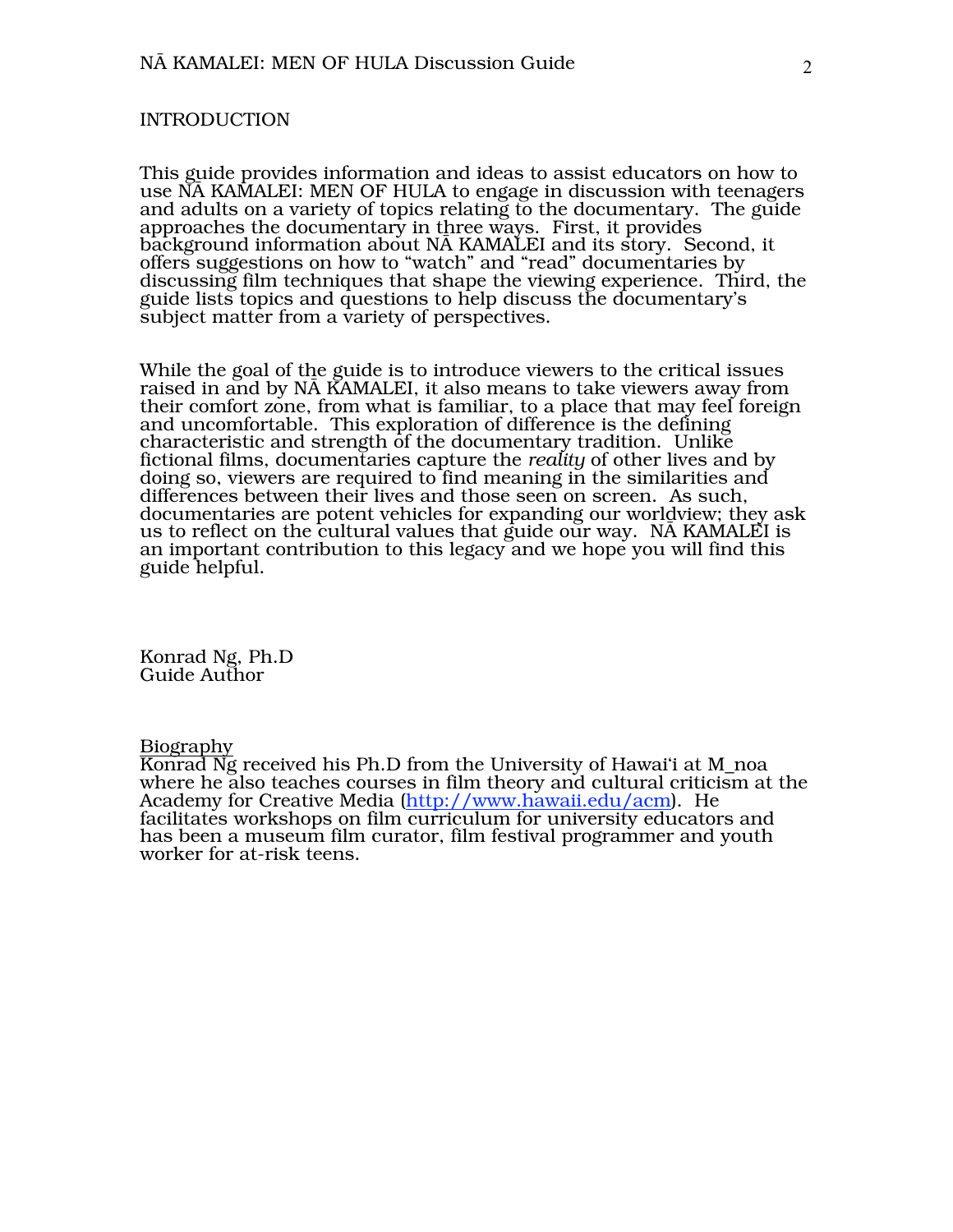### NÄ KAMALEI: MEN OF HULA Director/Producer: Lisette Marie Flanary

#### Main Cast Robert Uluwehi Cazimero and *Hälau Nä Kamalei*

Crew

| Co-Producer: Keo Woolford   | Director of Photography: Vincent Keala Lucero |
|-----------------------------|-----------------------------------------------|
| Editor: Tali Weissman       | Sound Recordist: John Reynolds                |
| Post-Production Supervisor: | Tiffany Ellis                                 |
| Production Notes            |                                               |

 $\overline{\text{Year}}$  of Production: 2006

Country of Production: USA Aspect Ratio: 16 x 9 anamorphic Running Time: 57 minutes Sound: Stereo Shooting Format: Video—24p Mini DV

Screening Format: Digi-Beta and Beta SP

#### Short Synopsis

Moving beyond hula's deep-rooted stereotypes of "grass-skirt girls," NÄ KAMALEI: MEN OF HULA captures the journey of legendary master hula teacher Robert Cazimero and the only all male school in Hawai'i as they prepare to compete in the world's largest hula festival. Blending dance and culture with the personal stories of the men, the film tells a story of Hawaiian pride as they celebrate their 30th anniversary continuing the revival of men dancing the hula.

#### Long Synopsis

Beginning in the late 19th century, a succession of events created the conditions under which Native Hawaiian culture and identity were profoundly transformed by American cultural values. In 1875, the Kingdom of Hawai'i agreed to the Treaty of Reciprocity, a trade agreement that granted the U.S. ownership of Hawaiian lands that would become the Pearl Harbor naval base in exchange for duty free access to the American market for Hawaiian goods. In 1893, American business elites overthrew the reigning monarch of the Hawaiian Kingdom, Queen Lili'uokalani, with the assistance of the U.S. Navy. In 1898, the U.S. annexed Hawai'i, deciding that the islands were inextricably tied to the promotion of American military, economic and political interests in the Pacific. After annexation, the changes to local and Native Hawaiian ways of life were both rapid and irreversible. The practice of Hawaiian language and culture was discouraged and the American prosperity thought possible in Hawai'i was experienced unequally. In 1959, after decades of being a U.S. territory, the former kingdom officially became a U.S. state.

The rise of American power in the Pacific overlapped with the emergence of Hawaii's tourism industry, another event that deeply affected island culture and values. Shortly after annexation, Hawaii's first hotel, the Moana, was built in 1901. In 1928, the water drainage project known as the Ala Wai Canal was completed, creating a track of land for development near the hotel. Both the Moana Hotel and the Ala Wai Canal marked the transformation of what were formerly wetlands, rice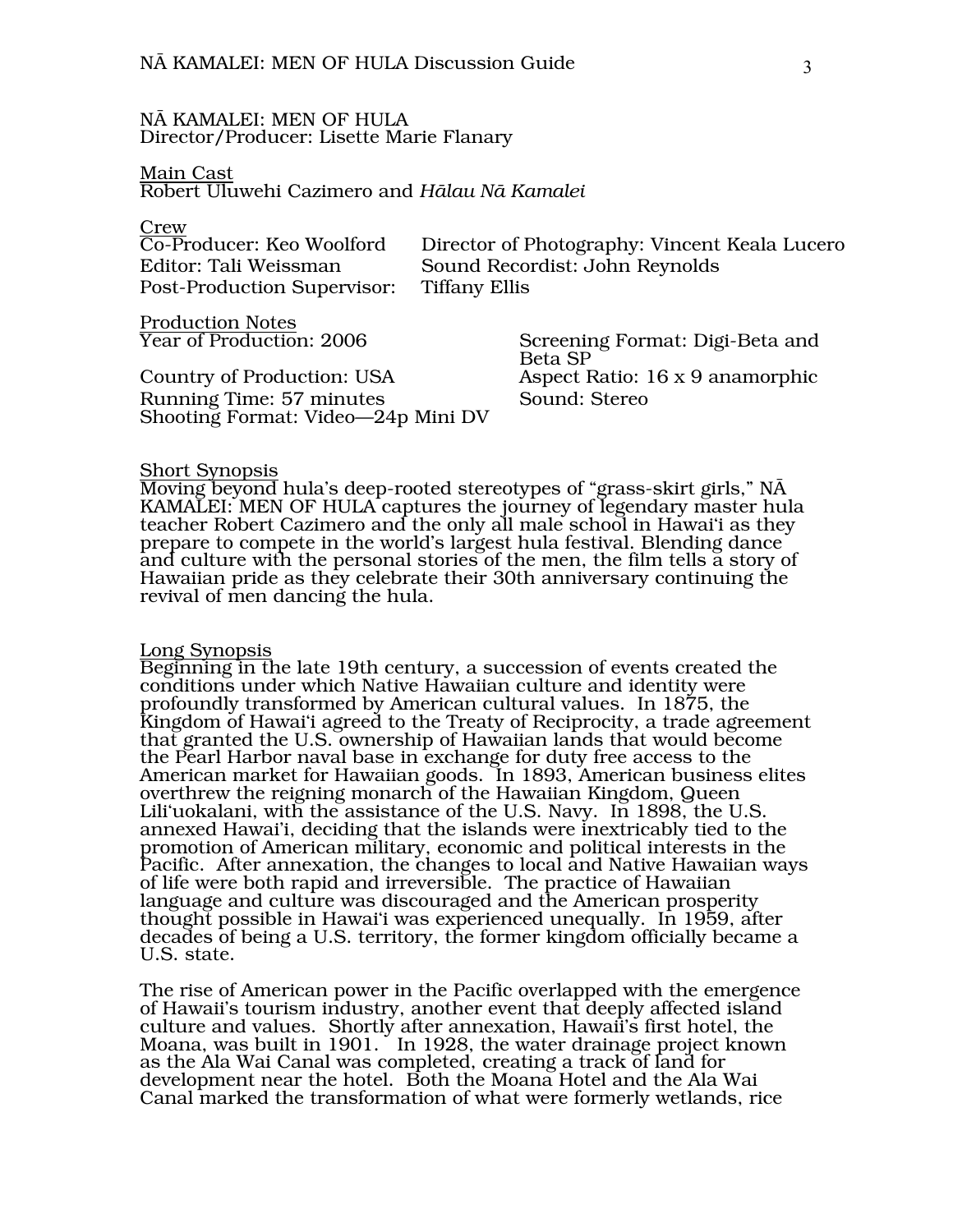paddies and other Hawaiian spaces into the tourist destination of Waikïkï. With the decline of the former Kingdom's agricultural industry, tourism became Hawaii's main economic engine and its effects were felt in all dimensions of life. Tourism determined priorities in education, taxation, planning, zoning, public programs and continues to do so. However, the predominance of tourism and its effects is most perceptible in the mass of literature, television and films that represented and advertised Hawai'i and its people. Hawai'i has become the iconic welcoming tropical paradise, adorned with waves, surfboards and girls in grass skirts dancing hula against the backdrop of Diamond Head. But this image also distorts local and indigenous Hawaiian culture and diminishes the credibility of real life expressions that run contrary to tourism's picture of an idyllic destination.

For many Native Hawaiians, Americanization and tourism prompted the search for a history and identity that was emotionally, culturally and politically more reflective of ancestral values. One example of this longing for empowerment is embodied by the Hawaiian cultural renaissance of the 1970s, a period which saw a revival in Native Hawaiian cultural practices such as art, crafts, language, music, surf, canoeing, sailing and hula. The resurgence of Hawaiian cultural activities provided much needed relief to tourism's "natives" and offered a way to embrace a history and identity that was more authentic. Filmmaker Lisette Marie Flanary explores these complex issues in her excellent documentary, NÄ KAMALEI: MEN OF HULA.

The documentary follows *Nä Kamalei*, Hawaii's oldest and only all-male *hula hälau* (hula school), as the men prepare for the world's largest hula event, the Merrie Monarch Festival. *Nä Kamalei* was founded in 1975 by celebrated Hawaiian musical artist and *kumu hula* (master hula teacher) Robert Cazimero. It is clear that Cazimero is the heart and soul of *Nä Kamalei*. Flanary captures Cazimero's passion and unwavering commitment to Hawaiian culture, hula and the men in the *hälau* – and the devotion is reciprocal – the men discover profound meaning in hula.<br>Cazimero and the *hālau*'s members, men of mixed races and ages from different classes, reveal how male hula is integral to their personal lives. One of the many profound insights of NÄ KAMALEI is how contemporary Hawaiian masculinity is weighed down by the cultural and gender stereotypes that have developed in the wake of Americanization and tourism. For its members, *Nä Kamalei* is a response to such a burdened history and identity. Through their stories, viewers learn how hula is a way of life for these men as well as the art form's broader connection to cultural revival and selfhood. As such, contrary to tourism's image of hula as kitschy entertainment and dancing hula girls, hula's male practitioners play a sacred role in Hawaiian culture, history and identity. Cazimero and his hula men exemplify cultural empowerment and the possibility of self-authored Hawaiian masculinities.

Flanary's NÄ KAMALEI captures a powerful story that asks viewers to reconsider their understanding of gender and culture as well as the popular representations of Hawai'i. Moreover, the documentary offers insight on how people, specifically men, can reclaim a dignified and healthier sense of self through devotion, emotion and the audacity to challenge rigid structures of power.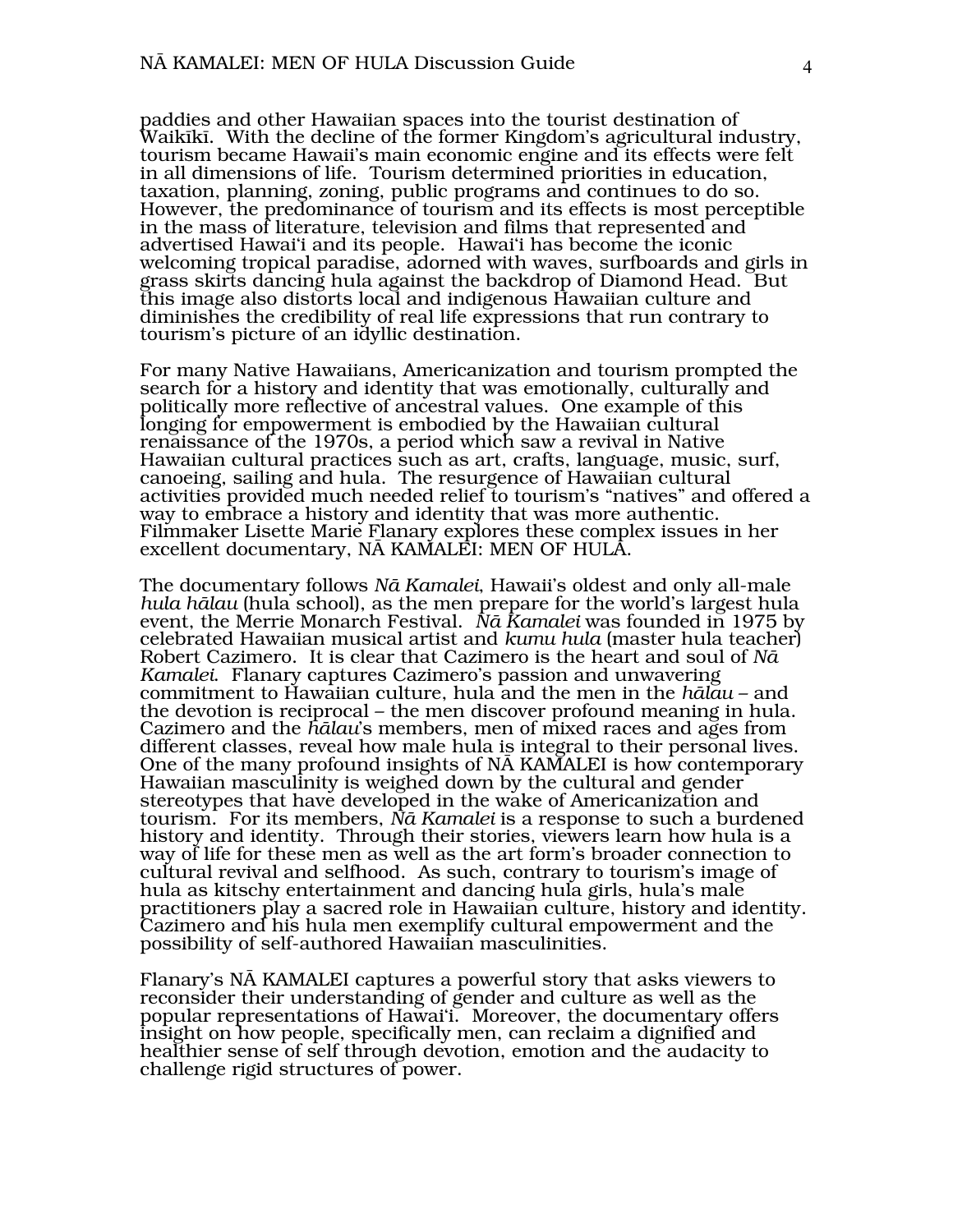In preparation for the screening, it might be helpful to create a list of words to describe the following concepts: Hawai'i, hula and masculinity. From the list of words, compose a definition for each concept. During the screening, ask viewers to think about how they might change the definition. After the screening, ask viewers to write answers to the following questions: Describe what the documentary is about? What is the most powerful scene for you? How does the documentary change the definition of Hawai'i, hula and masculinity?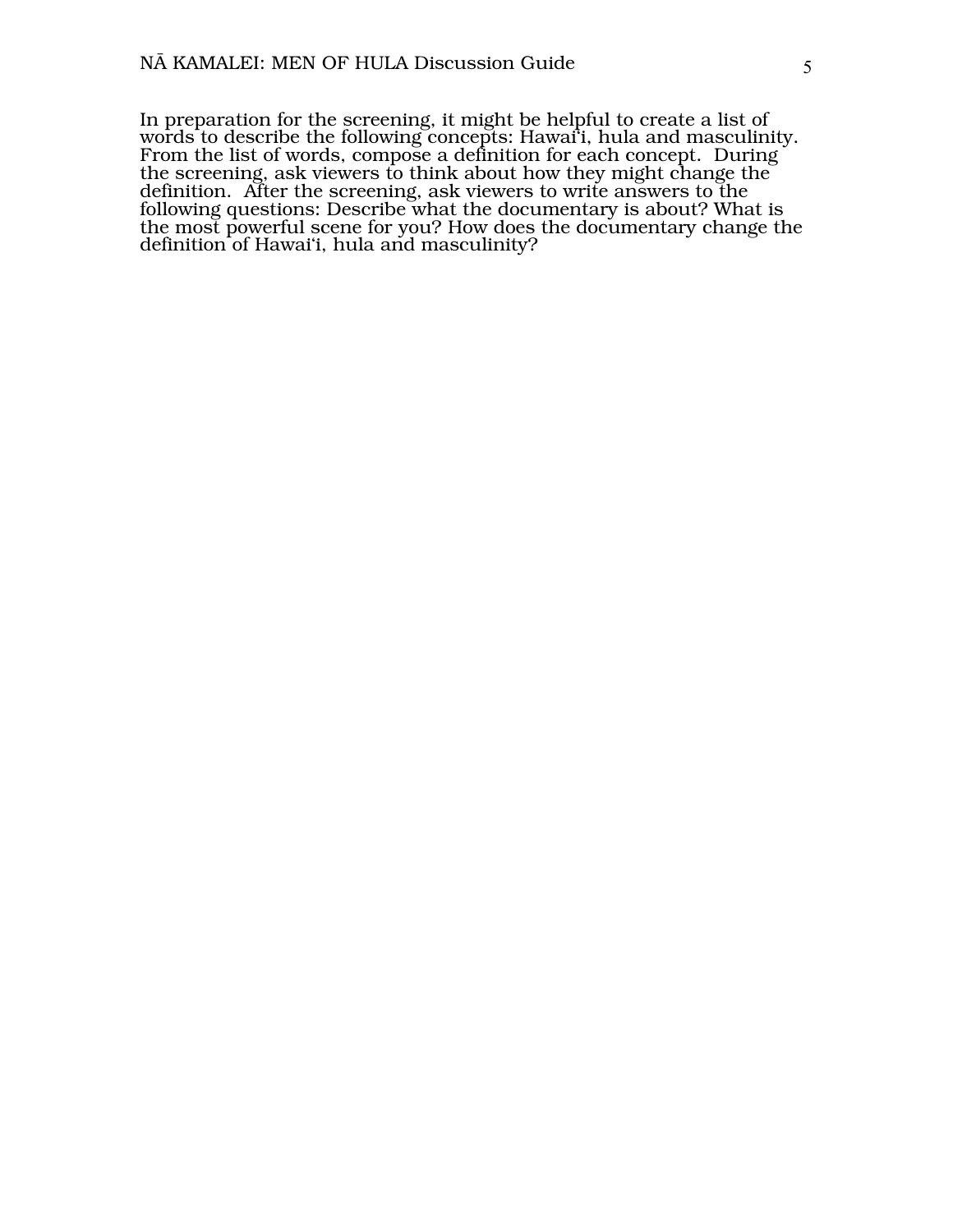# ABOUT THE FILMMAKER: LISETTE MARIE FLANARY

#### Director's Statement

The inspiration to create the documentary film, NÄ KAMALEI: MEN OF HULA, evolved from my experiences with audiences in showing my first film, AMERICAN ALOHA: HULA BEYOND HAWAI'I in film festival screenings and public television broadcasts around the country. Inevitably, there were many questions about seeing men dancing the hula. Often, the first question or reaction would always be: "Men dance hula? I thought only women danced!" It is my hope that watching this documentary will not only dispel stereotypes and misconceptions about the legacy of men in the hula tradition, but also inspire viewers to continue to explore their own thoughts and feelings about gender, culture, and history. For me personally, I learned many important lessons from the men of *Hälau Nä Kamalei*, but the most important was to be proud of who you are, no matter what anyone else says or thinks of you. And I am certainly proud of this film and hope that others will enjoy watching it.

Me ke aloha,

Lisette Marie Flanary

# **Biography**

Lisette Marie Flanary is the writer, producer and director of Lehua Films (http://www.lehuafilms.com). As a filmmaker and a hula dancer, Flanary creates documentary films about the hula dance that celebrate a renaissance of Hawaiian culture.

NÄ KAMALEI: MEN OF HULA premiered at the Hawaii International Film Festival's Sunset on the Beach screening in October 2006 and was awarded the Audience Award for Best Documentary and the Hawaii Filmmaker Award. Since then, the film has screened in numerous film festivals and received the Audience Award at the San Francisco International Asian American Film Festival, the Special Jury Award for Best Non-Fiction Feature at the VCFILMFEST in Los Angeles, the Emerging Director Award at the New York Asian American International Film Festival, and Best Documentary at the San Diego Asian American Film Festival. The film broadcast on the 2007-2008 Independent Lens series on PBS in May 2008. Lisette's first feature, AMERICAN ALOHA: HULA BEYOND HAWAI'I, was an hour-long documentary that broadcast nationally on the award winning non-fiction showcase P.O.V. on PBS in 2003 and received an encore broadcast in 2004. The film focused on the hula dance and the Hawaiian community living on the mainland in California. Winner of the CINE Golden Eagle Award for excellence in cultural documentary, the film screened in numerous film festivals and is now available on NetFlix.com.

Since graduating from NYU's film school in 1995, Lisette has worked on many independent productions both in the US and abroad. She received her MFA in creative writing at the New School in 2000 and continued her traditional hula studies under master hula teacher, Patrick Makuakäne, in San Francisco, California. In 2006, she formally graduated as an*'ölapa* (dancer) in the *Papa 'Üniki Lehua* class and continues to dance hula in New York City.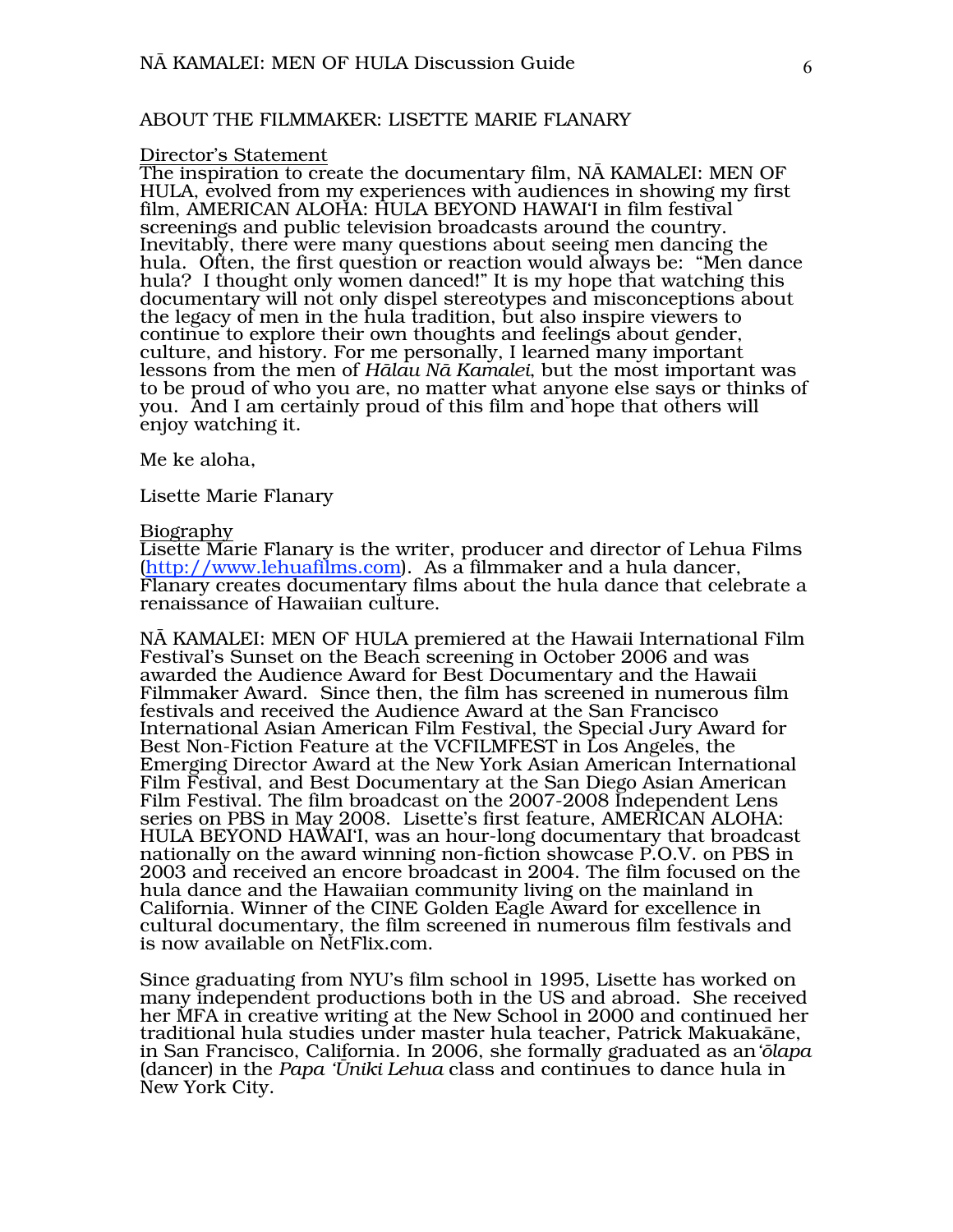Currently, Lisette is directing a documentary film entitled ONE VOICE about the Kamehameha Schools Song Contest for PBS broadcast in 2009. She plans on completing her trilogy of films about the hula dance with TOKYO HULA, a documentary about the explosion of interest in the hula in Japan.

"NÄ KAMALEI: The Men of Hula" was recently awarded the prestigious Audience Award for the Independent Lens series in 2008. For more information about the broadcast of the film on PBS, please visit the official website at http://www.pbs.org/independentlens/menofhula/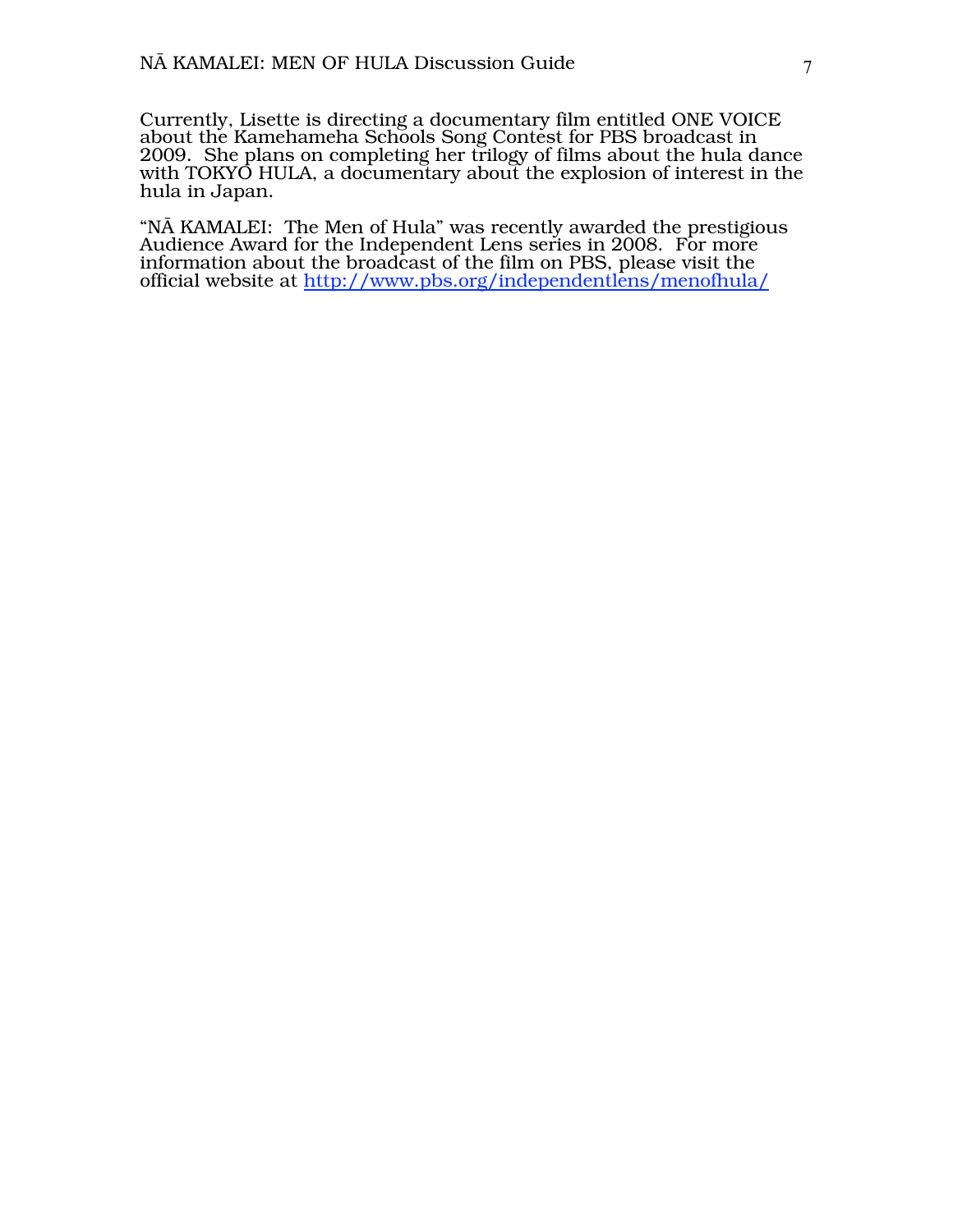# FILM AESTHETICS

The ability of documentaries to draw the interest of its viewers depends, in part, on the aesthetic choices of the filmmaker. The aesthetic dimensions of a documentary include:

- Cinematography focus, distance (long shot, medium shot, close-up), color, framing, angle and camera movement.
- Mise-en-scene how everything is arranged in a scene, including lighting, background, clothing and props.<br>Editing – duration of shot, type of transition between shots.
- 
- Sound music, on/off-screen sound, voiceover, dialogue, volume and how sound corresponds with image.
- Story Structure what and who is the story about, number of characters and how do the events unfold on screen (sequentially or flashback?)

How do these elements interact to give emotion and intensity to the story? How do the aesthetic dimensions of the documentary sustain or challenge our expectations from the story? How do they shape our judgments of the characters and their challenges? What did the filmmaker choose to include or exclude in the shot?

#### 1. Composition of Image

The composition of images prompts viewers to contemplate what they are seeing. NÄ KAMALEI explores Native Hawaiian masculinity and the gender and cultural stereotypes of Americanization and tourism.

- How does the opening montage (a sequence of images) introduce the spirit of the film?
- What types of masculinity and male bodies are on display? What kinds of shots does Flanary include in the documentary?
- What are the signs and symbols for Native Hawaiian masculinity or American masculinity? How are they similar or different?
- The film showcases a variety of images of Honolulu from tourist to urban, from natural to artificial – does this change your impression of Hawai'i and Hawaiians?<br>Is the masculinity on display feel familiar or foreign?
- 
- How do the men practice hula? Is it different from or the same as other ways that men perform athletic activities?
- What other male spaces and activities do the men share outside of hula? How are these spaces and activities similar and different from an all-male *hula hälau*?
- What do you think about the men's bodies, ages and backgrounds?

NÄ KAMALEI showcases different signs of manliness, from symbols for the men's restroom to how the men act and dress as hula dancers, fathers, husbands, brothers, friends and workers. Similarly, different types of unclothed male bodies are on display – muscular, soft, young, old, mixed-race bodies. Throughout the documentary, the men are framed in long and medium shots and often, they are framed alone or when sharing the frame, they do so with other men. Indeed, the framing conveys the feeling of maleness and *Nä Kamalei*'s male space of kinship and interconnectedness. Finally, the documentary depicts the men touching and in some instances, kissing, to question masculinity, manly rapport and male activities.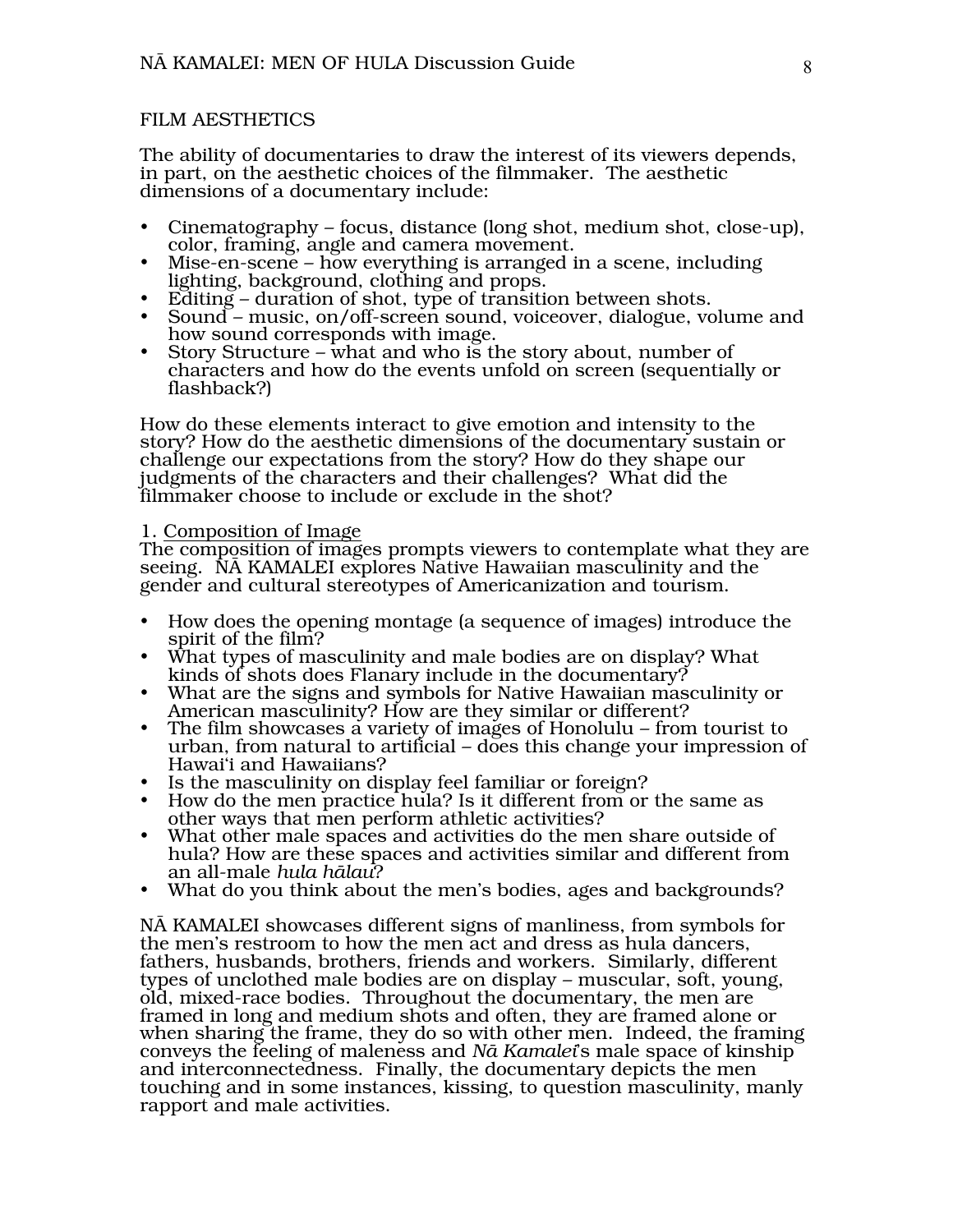# 2. Sound Design

How music and sound correspond with images is a key aesthetic dimension of documentaries. Music and sound add emotion, feeling and reality to a scene. The importance of music and sound is especially true for hula and the cultural backgrounds of the men. Hula is performed to, and coupled with, a *mele*, a chant rooted in the Hawaiian practice of oral history and thus, *mele* embody stories about Hawaiian history, identity, mythology, values and cosmology. While English is the predominant language spoken in the film, the men also speak in pidgin, a local language that combines words and expressions from the multiple ethnic and racial groups as they interacted during the Plantation era in Hawai'i.

- 
- When is pidgin spoken? How does it sound to you? *Mele* are performed in the Hawaiian language, but Flanary chooses not to use sub-titles, why?
- If you close your eyes and listen to the film, how do the *mele* sound to you?
- Throughout the film, Hawaiian music acts as sound bridges, that is, links between shots, how does the music correspond with the image?

# 3. Story Structure

The story structure of NÄ KAMALEI follows several characters pursuing broader objectives and addressing larger issues. Flanary weaves the individual stories of the hula men with broader narratives and topics such as Hawaiian history, the legacy of *Nä Kamalei*, masculinity and competing in the Merrie Monarch Festival. The dynamic of this story structure lends itself to drawing parallels between individual and group, self and culture.

- How does the focus on individual testimonies relate to these broader narratives and issues and vice versa, how do broader narratives and issues relate to individual lives?
- How does this story structure, one that follows several characters pursuing broader objectives, parallel the dynamics of *Nä Kamalei*, hula and other relationships in the film? Here it might be helpful to think of the phrase: "out of many, one"
- How does Cazimero address the individual needs and abilities of the men with the needs of the group?
- Does your personal story relate to a larger story, such as your connection to family, community, school, church or generation?

Cazimero emphasizes the critical importance of coordination and synchronicity between the individual hula dancers and the group performance. This sense of connection between individual actions with larger objectives is also reflected in the connections that the men draw between hula and other aspects of their life. In this sense, the story structure expresses the interplay of individual and group, small and large lessons, identity and history.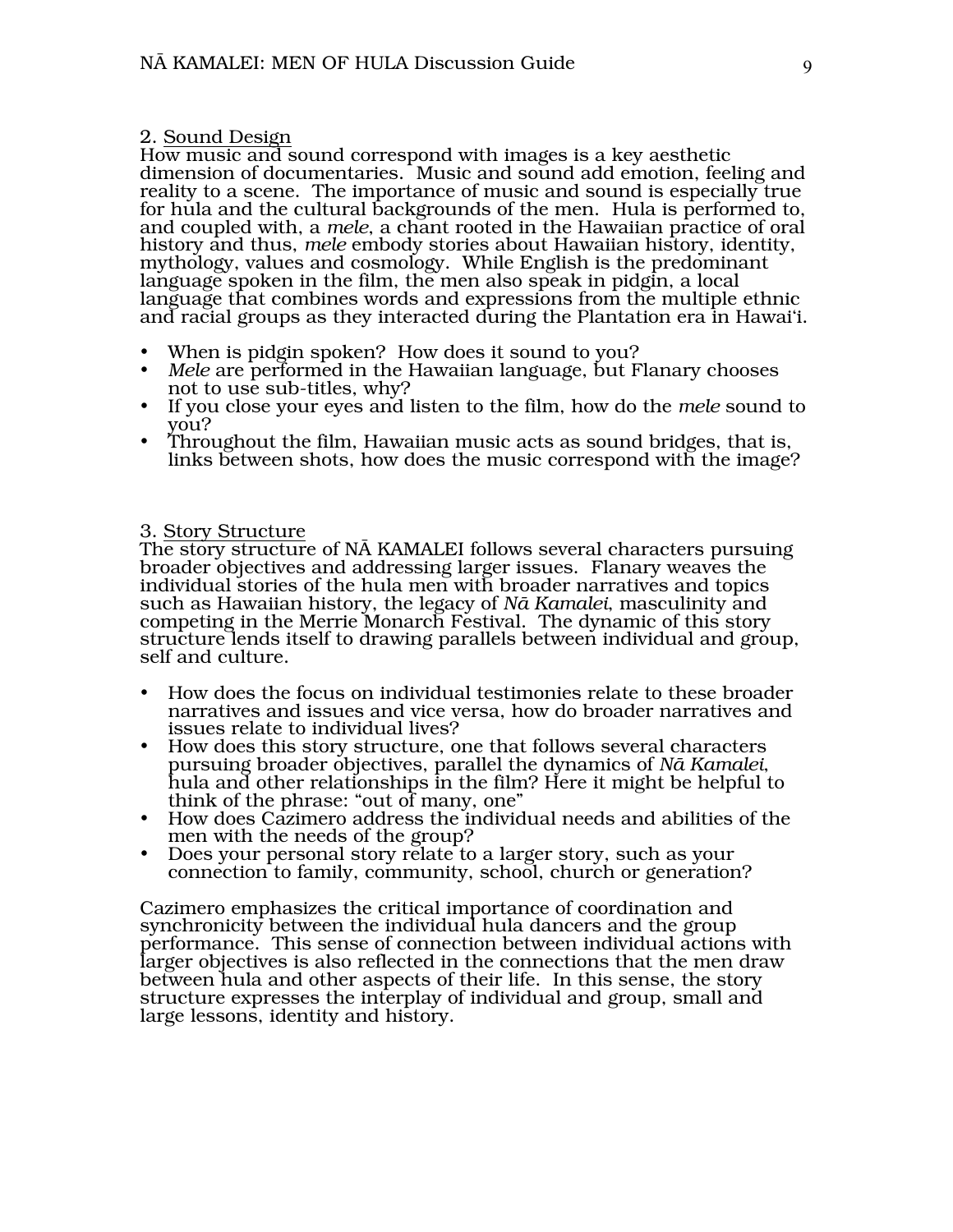# NARRATIVE THEMES

Beginning with the concept of men in grass skirts dancing hula, NÄ KAMALEI raises themes relating to masculinity, Americanization, tourism, Native Hawaiian history and identity in ways that connect to topics such as self-esteem, discipline and group dynamics. While these themes appear in scenes throughout NÄ KAMALEI, the documentary does not offer any conclusions. The following questions offer guidelines on how to recognize and discuss some of the themes present in NÄ KAMALEI.

# 1. Hawaiian History, Identity and Hula

"*What happened into the 20th century, however, with hula, there was more of a female participation in the hula because it was really looked upon as entertainment. And those who were traveling to Hawai'i to enjoy that entertainment, often times were wealthy, white men. And they were coming to the islands to see moonlit beaches and palm trees and pretty girls. Back then it was better to be white. It was better to speak English. Our parents and grandparents grew up in times when it was frowned upon to be Hawaiian; it was not good to be Hawaiian. When the Renaissance of the 1970s occurred, Hawaiians, with a stronger sense of self-identity, began, again, to claim ownership of their culture*." - Manu Boyd (09:39)

"*Hula is the art of Hawaiian dance expressing everything we hear, see, smell, taste, touch and feel. That is what hula is to me and to anyone I've trained*."

- Robert Cazimero (16:53)

The testimonies and archival footage in NÄ KAMALEI contend that hula is a sacred part of Hawaiian culture, history and identity, but its practice was distorted by Americanization and tourism. Indeed, the suggestion is that both processes led to notion of hula as feminized entertainment. However, hula and specifically, male hula, emerges as a way to reconcile Hawaiian identity and history, past and present.

- Do you think knowing your history is important? Why or why not?<br>• What makes something "touristy"?<br>• Are there differences between touristy hula and authentic hula?<br>• For Cazimero, hula is a way of life and linked to oth
- 
- 
- practices what else is hula connected to?
- Is hula an art or sport? Does gender affect hula's status as art or sport?
- How can dance, art, language and festivals help reclaim one's cultural heritage?
- How do the hula men treat the relationship between hula and Hawaiian identity?
- *Nä Kamalei* performs two kinds of hula at the Merrie Monarch: Hula *Kahiko* ("ancient" hula) and Hula *'Auana* ("modern" hula). What are some differences and similarities between the two kinds of hula? How do the men balance the ancient and the modern hula in their own identity? That is, can contemporary Hawaiian identity be both ancient and modern? Do they see a conflict?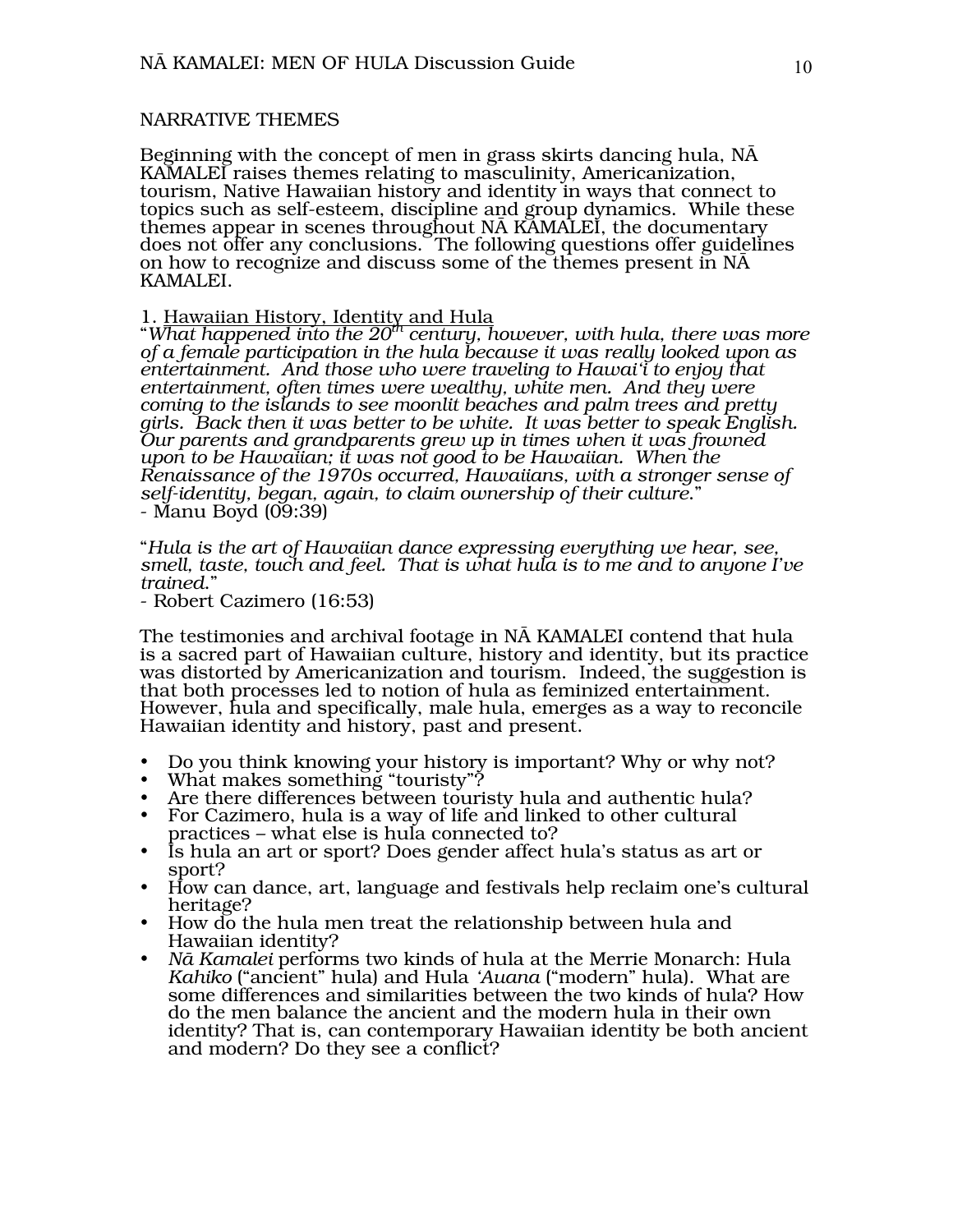# 2. <u>Hula and Other Lives</u>

"*Hula helped me more with my family, than with work, it taught me how to love more*."

- Edward Hanohano (14:46)

"*We don't just go every Sunday from 11 to 2 and do hula. If I do anything outside of work or school, it's with my hula brothers*." - (18:07)

Each of the men of *Nä Kamalei* share their deep connection to hula and how the lessons of hula, such as discipline, commitment, cultural awareness and manhood, apply to other aspects of their life. In the process, they reveal how hula has helped them learned more about their sense of self and improve their life.

- 
- How do the men's families react to their hula life? What lessons can be learned from hula? How do the men apply those lessons?
- What are the similarities and differences between the social relationships in *Nä Kamalei* and the relationships outside of hula?
- Think of an activity that you enjoy or take pride in, do you see connections between that activity and other aspects of your life?

3. Gender and Cultural Stereotypes

"…[*Y]ou have to put up with what other people think about you, whether they question, Why are you moving your hips so much? Isn't that supposed to be feminine thing to move the hips, when, you know, that's just part of who we are, but we bought into being brainwashed that, that's just not what men are supposed to do…If you're a man, play football, we've bought into the Western ideal, big time*."

- Robert Cazimero (07:05)

"*People (men) were involved with* lua *(Hawaiian martial arts) and hula because at one point they were one. The men had the ability to exert* mana *(spiritual power) when they dance, a lot of power.*" - Mitchell Eli (08:03)

"*There was always this misconception about men dancing hula. Part of the reason I think* Kumu *(Robert Cazimero) started to teach guys is to show people that men weren't necessarily less than men because they danced hula...We dealt with it for years and many times we settled it in the parking lot*."

-Reggie Keaunui (11:53)

"*Like before when I was a kid, I was kind of ashamed to say my dad dances hula because everybody had like a stigma that all guys who dance hula are* mahu *(transgendered), yeah. If you found out, like your classmates, 'what, he dances hula? Oh, he must be gay or something. Something's wrong with him so I don't know'...I don't show him I'm proud of him, but I am. It makes me feel good that my dad does what he loves and he can do it proudly*."

- Kaho'ali'i Hanohano, son of Edward 'Babooze' Hanohano (15:10)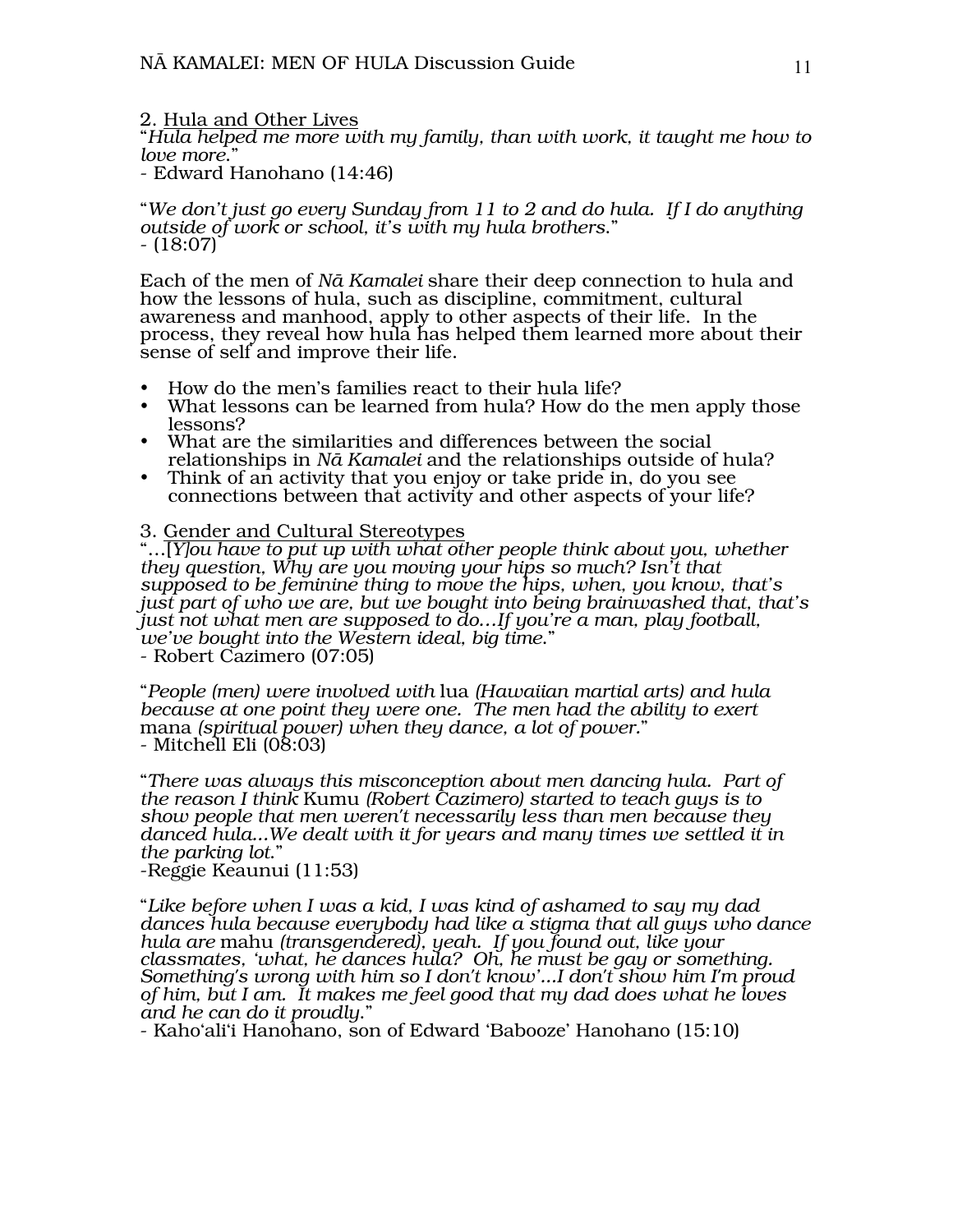In different ways, the men of *Nä Kamalei* confront the gender and cultural stereotypes that haunt male hula. The men reveal how the feminization of hula has caused male hula dancers to be thought of as effeminate, gay or *mahu* (transgendered) as well as erased hula's male roots. At the same time, many of the male hula dancers had to address their own gender and cultural standards and reconcile personal feelings of discomfort. While men in grass skirts dancing hula questions gender stereotypes, the men also reveal how their commitment to hula is linked to their belief in cultural revitalization, which includes proudly inhabiting indigenous gender roles that appear effeminate in other cultural contexts. In this sense, male hula is a way to reassert Native Hawaiian identity.

- 
- 
- 
- 
- Do the men appear or act feminine? If so, how?<br>What are the expectations of manliness?<br>How is male hula different from, or similar to, female hula?<br>Is Nā Kamalei successful in dispelling stereotypes? Why or why not?<br>Are me appropriate way to settle manhood? Can the need to prove toughness harm masculinity?
- Why do you think Kaho'ali'i Hanohano is so reserved about expressing pride in his father's hula? Is there a stigma attached to sons expressing love for their fathers? How do you feel about your father? Are you proud of him? Do you and your father have trouble sharing your feelings?
- Have you ever been teased for doing something that was out of character for your gender? How did you feel? How was it "out of character"?

# 4. Brotherhood

"*Every time we gone into competitions, we've always become a little closer, as hula brothers, as a group. It's a strong feeling of sharing in a common goal, a common dream and just being family*." -Brad Cooper (17:13)

"*When I started dancing though, I had kinda a hard time because I wasn't brought up in Hawaiian culture, I was more the Japanese island culture, not very affectionate sort of. After Hula everybody would go up to Robert and kiss him bye, well, that was uncomfortable for me…now though, I've become more open. I did a lot of growing up in the* h\_lau." - Alvin 'Gunnie' Hanzawa (17:38)

In order to perform hula as a united group, intimacy are encouraged in<br>*Nā Kamalei. F*or the members of the *hālau*, they are a family, a close *h* brotherhood in which individual achievements or failures are group achievements or failures and vice versa. NÄ KAMALEI reminds viewers that in Native Hawaiian culture, men are allowed to express brotherhood and common accomplishments through actions such as kissing, hugging and crying.

- Can men be intimate without being considered feminine or gay? Do you consider the expression of intimacy or emotion a form of weakness? If so, what do you consider as tough?
- Do any of the members of *Nä Kamalei* remind you of fathers, uncles, brothers, nephews, friends or other male family members? How do you relate to male friends or family?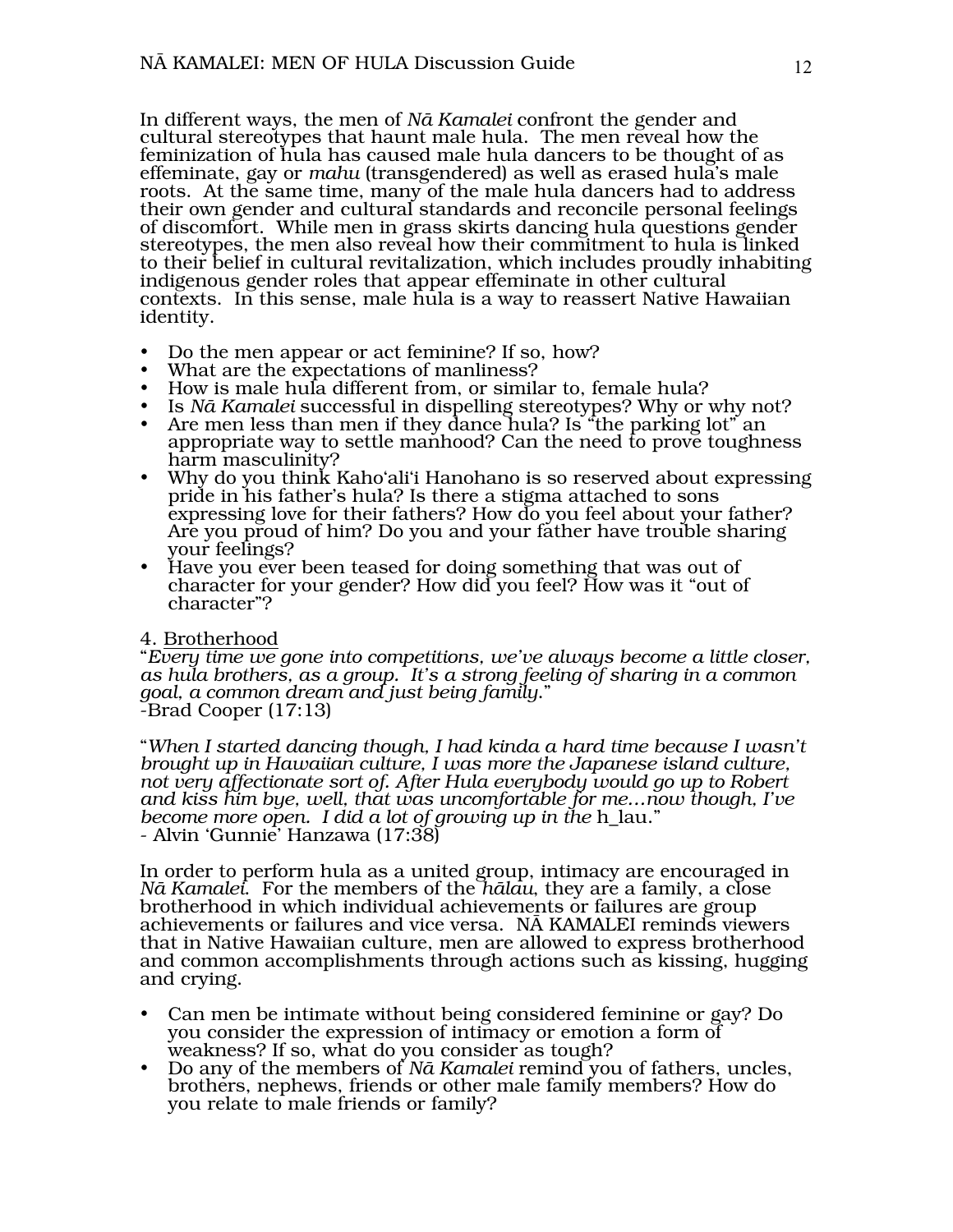- In Native Hawaiian culture, it is normal for men to kiss each other as a form of greeting. Is this different from other ways that men greet each other? How? Why? Why not?
- In sports such as basketball, football or baseball, the male athletes express their brotherhood through touch (fist bumps, high fives, hugging, patting backs or rear ends) – is this different from, or the same as, the ways in which the men of *Nä Kamalei* express their connection with each other?
- Some of the men of *Nä Kamalei* cry after their performance at the Merrie Monarch, expressing emotion at their mutual accomplishment, describe a moment in your life when you exceeded everyone's expectations? How did you feel? How did you react?

5. Across Age, Class and Race

"*My hula life would be nothing without my* Kumu*, my teacher*."

 "*…[O]ld bulls, old cows, move over…well, now that I'm beyond the old bull and old cow kind of, years or age, I'm saying, 'oh no, no. I'm not gonna to give up so easily, we going to go down here with a fight.' I think of it as a war, you know, as a battle*."

- Robert Cazimero (31:40)

*Nä Kamalei* is the oldest all-male *hula hälau* in Hawai'i and was the oldest group of men competing in the Merrie Monarch Festival. Yet these men of mixed races and ages from different backgrounds win their hula competition. As such, the men overcome the things that have generally been used to divide us – race, age, class and gender. Indeed, the members of *Nā Kamalei* share a harmonious sense of identity. They are<br>also comfortable with each other regardless of their backgrounds and they are athletic in spite of age.

- 
- Why do you think this group of men got along with each other? What kinds of lessons can we draw from how *Nä Kamalei* manages its diversity?
- At 19, Kaulana 'Kauboy' Vares is the youngest member of the *hälau*, why do you think he wants to pursue hula?
- What can be learned from elders and juniors? What kind of mentorship is happening in *Nä Kamalei*?
- Does age matter in hula? What are the differences, if any, between young men performing hula and middle-aged men performing hula?
- Does age matter in sports or other physical activities and competitions? Is there a competition or activity in which age, old or young, is an asset?

<sup>-</sup> Robert Cazimero (02:37)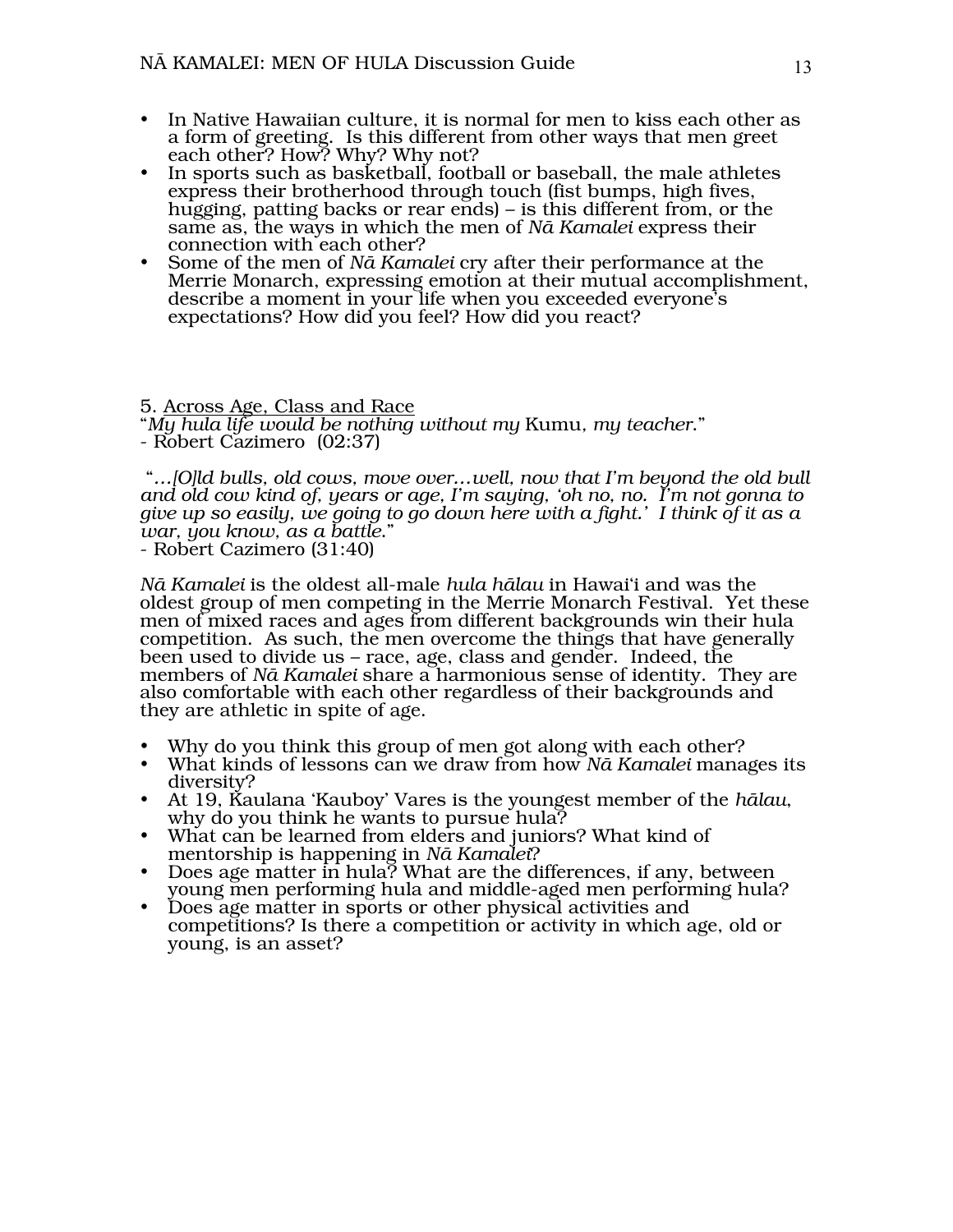6. Healthy Masculinities and Role Models

"*I like teaching guys, because it is so much easier to discipline them.*" - Robert Cazimero (03:02)

"*I hate your guts, you son of a bitch*…" - Robert Cazimero (3:39)

"*I'm so pissed off at you, Kapena, what the hell was that? Look! Damn it, Kapena, you can do this. I am giving you so much chances, because I want you to have this, for your self-f\*\*\*king-confidence! All of you! Maybe I should pull some of you out*."

- Robert Cazimero (32:43)

While NÄ KAMALEI follows multiple members of *Nä Kamalei*, Cazimero stands as the largest character in the documentary. It is clear that Cazimero believes strongly in the men of *Nä Kamalei*, but he also employs a heavy hand in his approach. Cazimero is blunt and passionate. He asks the men to take responsibility for their actions and pushes them to reach beyond their expectations. As such, NÄ KAMALEI presents Cazimero as a complex figure and role model, someone who has been instrumental in the Hawaiian cultural renaissance, but forceful and harsh in his commitments and expectations.

- What do you think of Cazimero? What kind of role model is he or could he be?
- Do you agree with Cazimero's assertion that men learn differently because they require sturdier instruction and discipline? Does this contradict gender stereotypes about masculinity?
- Does Cazimero remind you of any of the men in your life? Do you identify with any of the other men of *Nä Kamalei*?
- What did you learn from Cazimero? What did you learn from any of the men of *Nä Kamalei*?
- How can male hula and *Nä Kamalei* teach you to be a better person, man, brother and father?